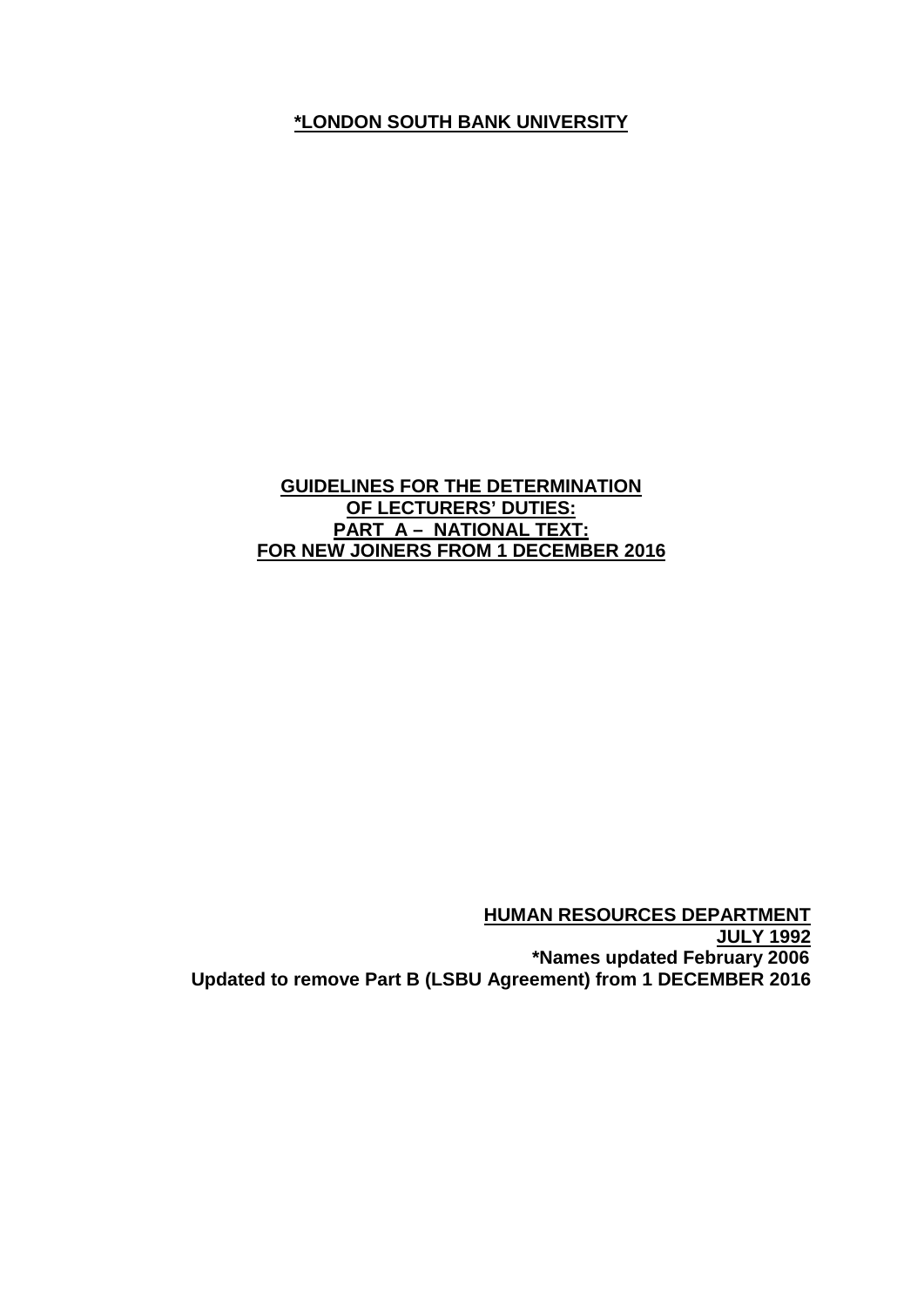## **SECTION 1**

# **GUIDELINES FOR THE DETERMINATION OF THE DUTIES OF LECTURING STAFF**

#### **Purpose**

- 1.1 These guidelines are issued to the institutions in the \*UCEA sector to enable them to seek to achieve the following objectives:
	- (a) To achieve education provision of a high standard;
	- (b) To recognise the professional contribution which lecturers make to the HE sector;
	- (c) To avoid lecturers undertaking unreasonable workloads;
	- (d) To enable the distribution of work to be carried out locally and fairly within an institution, taking into account the local circumstances.

## **Principles**

- 1 .2 The duties and responsibilities of a lecturer are inherently of a professional nature and are wide ranging. They include direct teaching, tutorial guidance to students' learning, research and other forms of scholarly activity, curriculum development, educational management and administration, participation in the democratic processes of the institution (committee membership etc.), participation in quality assurance procedures, recruitment and admission of students, staff appraisal, income-generating activities, and representing the institution on or to appropriate external bodies.
- 1 .3 The proportion of time an individual should devote to any of these activities is a matter for professional judgment, which is necessarily made on an individual basis, bearing in mind the needs of both the individual lecturer and the institution.
- 1 .4 Both staff and management jointly have a responsibility to seek to enhance the quality of educational provision, but at the same time to increase access to HE to all sectors of the population, since the extent to which this is achieved is also a measure of the quality of the service. To this end there is mutual concern to improve flexibility and to bring about changes in working practices and methods of delivery, supported by a commitment to the professional development of staff.
- 1 .5 However, workloads which damage performance and which are detrimental to the lecturer, students and the service must be avoided through good management practice in which academic managers (Heads of Departments, Subject Lecturers, Course Tutors etc.) and their colleagues collectively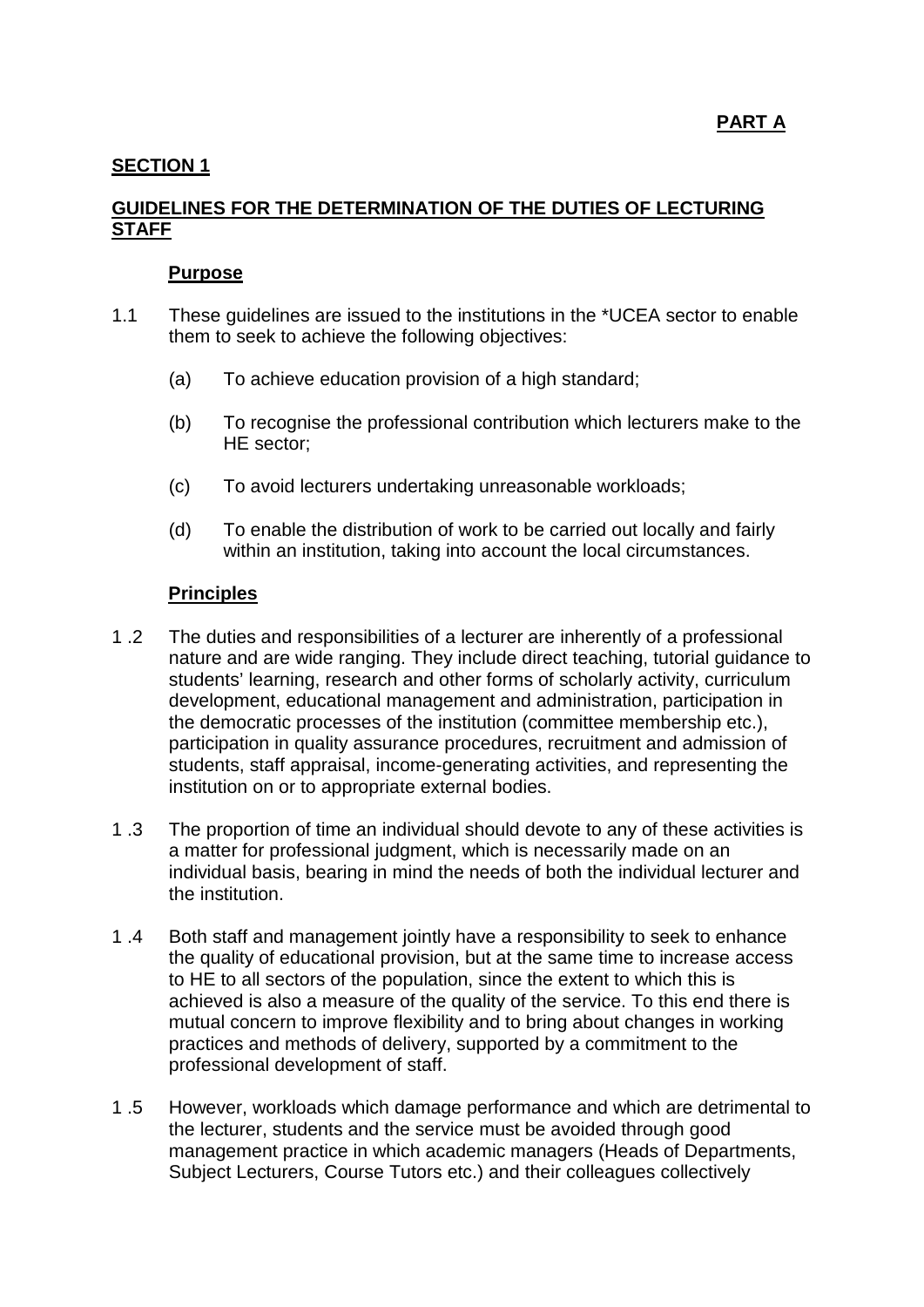determine optimum working practices which safeguard standards for all aspects of a lecturer's role, and for individuals to manage their time in a fully professional way towards individual and corporate objectives.

## **Working Hours**

- 1 .6 On a matter of the working week, it is not appropriate in a professional contract to be specific as to the exact hours of availability for duties; moreover, it is accepted that in the case of the obligation to undertake research and other scholarly activity that obligation will not necessarily require attendance at the institution. However, in relation to teaching duties a reasonable norm may be helpful at institutional level. Such a norm should be comparable with those of other employees in the institution and with those of related professional groups; it is not to be regarded as either a minimum or maximum.
- 1 .7 Due to the range of teaching and learning methods involved and the different needs in various subject areas, a precise specification of teaching hours is neither possible nor appropriate in a professional contract. As a general guide, however, an individual lecturer may normally expect to have formal scheduled teaching responsibilities for students within a band of 14 to 18 hours a week on average over the anticipated teaching year of that lecturer.
- 1.8 Formal scheduled teaching responsibilities should not exceed 18 hours in any week or a total of 550 hours in the teaching year. However, this provision will not apply in subject areas where the nature of the curriculum and teaching style make it inappropriate such as aspects of Teacher Education, Art, Design, Performing Arts, Music: in these subject areas scheduled teaching will be determined in accordance with paragraph 1.7 above.
- 1 .9 Where possible, in arranging a lecturer's timetable special regard should be given to the family responsibilities of individual lecturers.

## Factors to be taken into account

- 1.10 The specific teaching responsibilities of an individual lecturer, and the time to be devoted to other duties, is a matter for discussion between the lecturer and the relevant line manager (e.g. Head of Department) and will be such as to enable the lecturer to be effective in the overall discharge of his/her professional responsibilities. In allocating responsibilities, the following factors shall be taken into account:
	- (a) The full range and extent of actual duties to be performed (see para.  $1.2$ );
	- (b) Personal development needs both as a teacher and as a subject specialist, and in relation to research and other scholarly activity and to overall career development;
	- (c) Teaching experience;